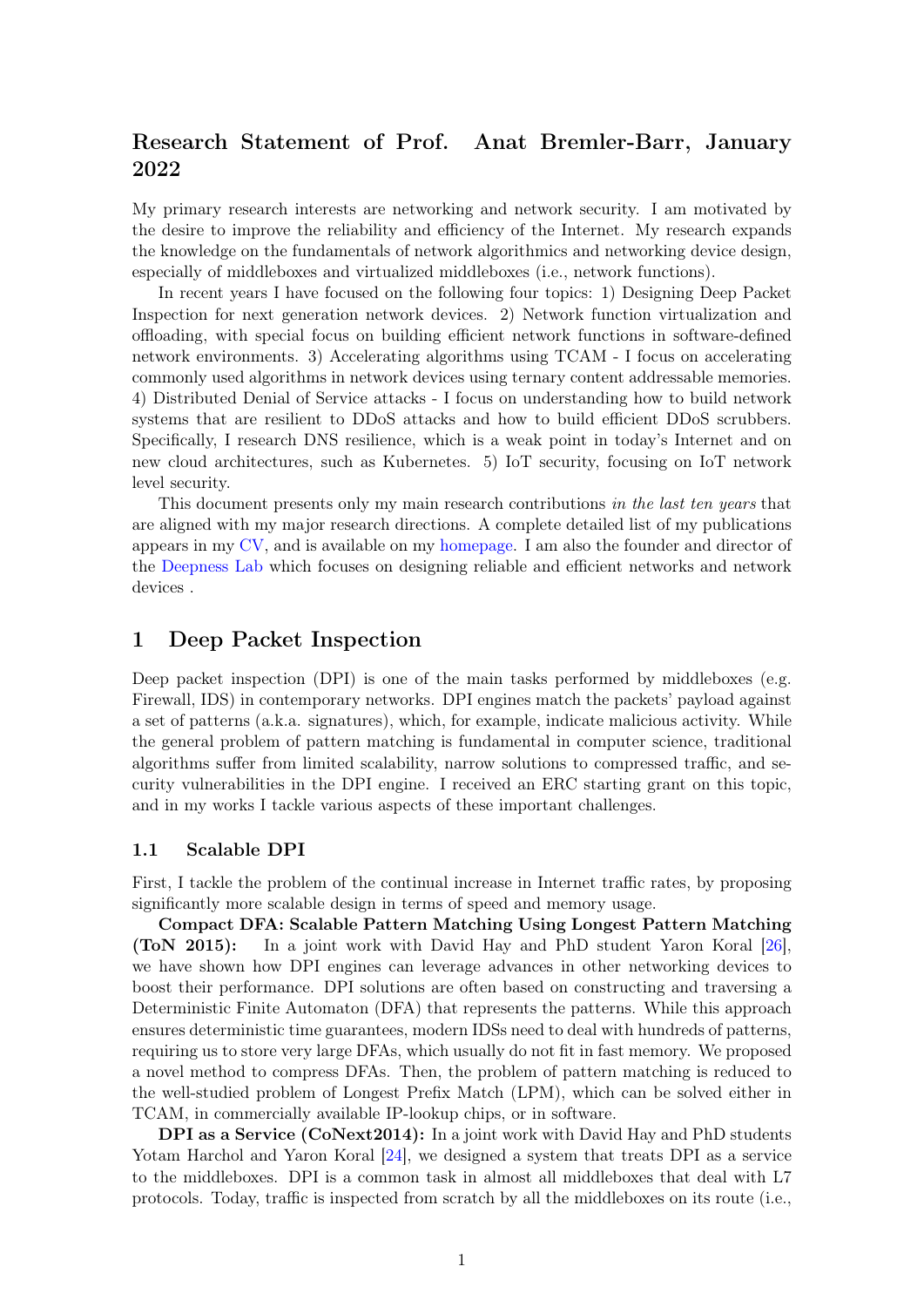in the service chain). With DPI as a service, the traffic is scanned only once, but against the data of all the middleboxes that use the service. We have shown in the paper that DPI as a service significantly boosts performance, improves scalability and robustness, and acts as a catalyst for innovation in the middlebox domain.

Leveraging Traffic Repetitions for High Speed DPI (INFOCOM 2015): In a joint work with David Hay, Post-doc student Shmirit Tzur-David, and PhD student Yotam Harchol [\[30\]](#page-9-2), we designed a proof-of-concept system that shows that DPI engines can leverage repetitions in the traffic to increase their speed. Our new mechanism makes use of these repetitions to allow the repeated data to be skipped rather than scanned again. The mechanism consists of a slow path and data path. In the slow path frequently repeated strings are identified and stored in a dictionary, along with some succinct information for accelerating the DPI process. In the data path, the traffic is scanned byte by byte but strings from the dictionary, if encountered, are skipped. Upon skipping, the data path recovers to the state it would have been in had the scanning continued byte by byte. Our solution achieves a significant performance boost, especially when data is from the same content source (e.g., the same website).

#### 1.2 DPI on compressed traffic

The large share of compressed web traffic (e.g., due to the uses of mobile devices) produces additional challenges with regard to time and space. Time-wise, decompression must be performed prior to pattern matching. Space-wise, the last 32KB for each parsed session (GZIP requirement) must be stored in order to uncompress the following traffic in the session.

Accelerating Multi-pattern Matching on Compressed HTTP traffic (ToN 2012): In a joint work with my then Master's student, Yaron Koral [\[25\]](#page-9-3), we have shown that it is faster to perform pattern matching on the compressed data with the penalty of decompression, than to perform it on regular traffic. This surprising result led to the development of algorithm that takes advantage of information gathered by the decompression phase in order to accelerate the pattern matching algorithm. By analyzing real HTTP traffic and real web application firewall signatures, we have shown that up to 84% of the data can be skipped in the string matching scan.

Space Efficient Deep Packet Inspection of Compressed Web Traffic (Computer Communications 2012):

In a joint work with Yehuda Afek and PhD student Yoran Koral [\[6\]](#page-8-0), we have introduced new algorithms and techniques that drastically reduce the space requirement for performing DPI on compressed traffic. Our proposed scheme improves space by almost 80% and the time performance by over 40%, thus making real-time compressed traffic inspection a viable option for networking devices.

Accelerating Regular Expression Matching Over Compressed HTTP (Infocom 2015): While the above work was focused on string-matching algorithms, in a joint work with Yaron Koral, Michela Becchai, David Hay and Master's student Omer Kochba, we have extended this approach to also work with regular expression algorithms [\[14\]](#page-8-1).

Decompression-Free Inspection: DPI for Shared Dictionary Compression over HTTP (Infocom 2012): The above works dealt with GZIP compression, which is the most common technique for compressed HTTP. However, in 2008, Google introduced Shared Dictionary Compression over HTTP (SDCH), which was used natively in Google Chrome and Android. In a joint work with David Hay, PhD student Yaron Koral and Postdoc student Shmirit Tzur David [\[20\]](#page-9-4), we presented a novel pattern matching algorithm that inspects SDCH-compressed traffic without decompressing it first. Our algorithm relies on offline inspection of the shared dictionary, which is common to all compressed traffic and it marks the dictionary with auxiliary information to speed up the online DPI inspection.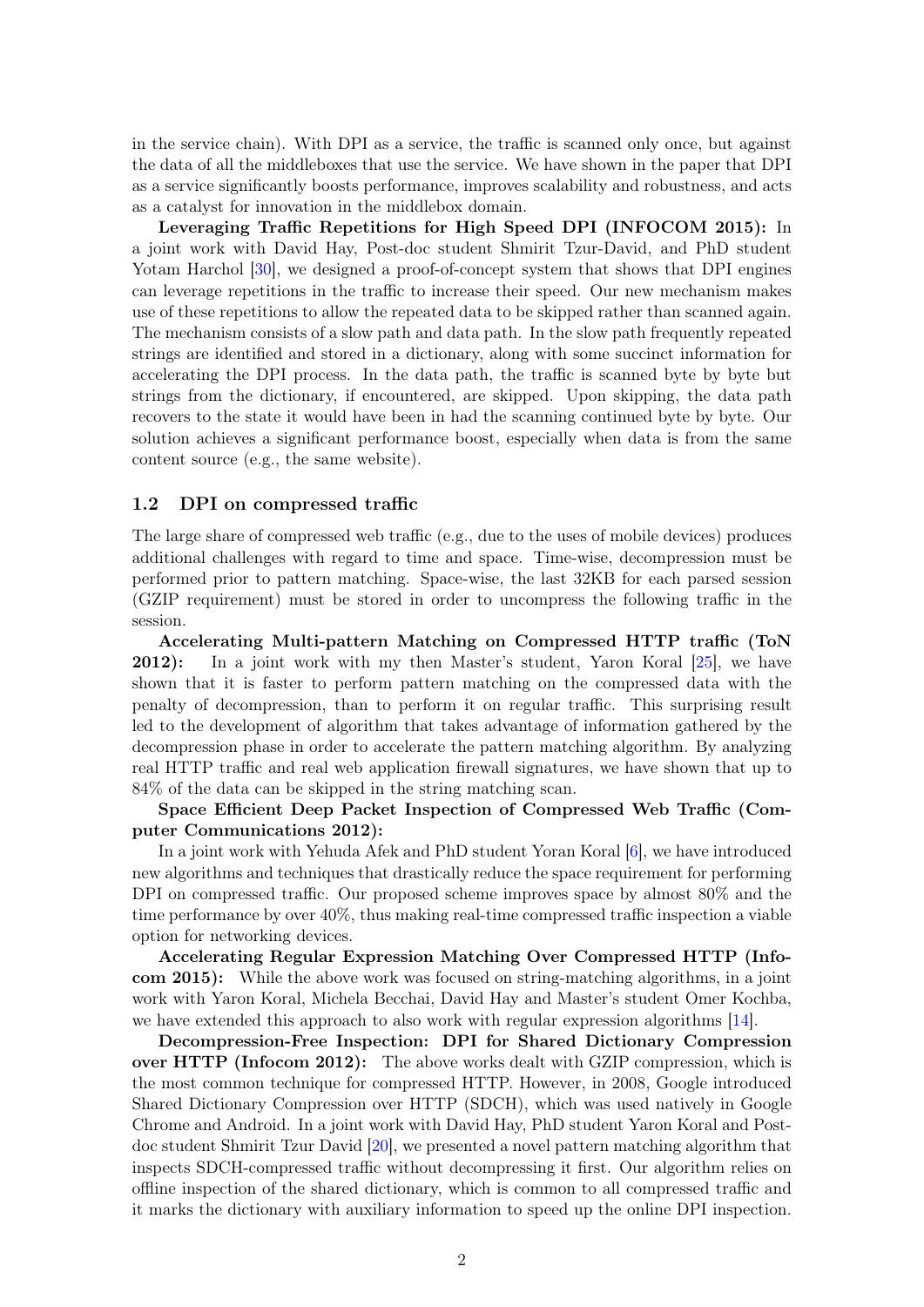We have shown that our algorithm works near the rate of the compressed traffic, implying a speed gain of SDCH's compression ratio (which is around 40%).

## 1.3 Resilient DPI

Finally, DPI solutions must be resilient to cyber-attacks that aim to knock down the DPI engine. This is especially crucial in the common case where DPI engines are part of a Network Intrusion Detection System.

Making DPI Engines Resilient to Algorithmic Complexity Attacks (ToN 2016): In a joint work with Yehuda Afek, David Hay and PhD students Yotam Harchol and Yaron Koral [\[2\]](#page-8-2), we built a DPI resilient to complexity attacks. In such attacks an attacker carefully crafts "heavy" messages (or packets) such that each heavy message consumes substantially more resources than a normal message. We demonstrated the vulnerability of existing systems and then designed a novel framework for mitigating such attacks in a multi-core and NFV setting. In our architecture, cores quickly identify such suspicious messages and divert them to a fraction of the cores that are dedicated to handling all the heavy messages. This keeps the rest of the cores relatively unaffected and free to provide the legitimate traffic the same quality of service as if no attack has taken place.

### 1.4 Signature extraction for the DPI engine

Finding attack signatures is a crucial to protecting Internet sites from Worm attacks and Distributed Denial of Service (DDoS) attacks.

Automated Signature Extraction for High Volume Attacks (ANCS 2013, ToN 2019): In a joint work with Yehuda Afek and PhD student Shir Landau Feibish [\[7,](#page-8-3) [8\]](#page-8-4), we presented a pioneering system for zero day attack signature extraction for the DPI engine. Given two large sets of messages - messages captured in the network during peacetime and those captured during attack time - we presented a tool for extracting a set of strings frequently found only in attack time. Using our system, a yet unknown attack can be detected and stopped within minutes of its start time. This algorithm finds popular strings of variable length in a set of messages, through clever use of the classic heavy-hitter algorithm as a building block.

# 2 Network Function Virtualization and Offloading

Network function virtualization (NFV) aims to reduce the cost of ownership and management of middleboxes by making NFs virtual appliances, running on top of a hypervisor or in a container. While NFV improves on-demand scaling and provisioning, it does not solve other problems such as the limited and separate management of each NF.

OpenBox: Enabling Innovation in Middlebox Applications (SIGCOMM 2016): To cope with these problems, in a joint work with David Hay and our PhD student Yotam Harchol, we have proposed a general framework, called OpenBox [\[21\]](#page-9-5). OpenBox is a software-defined framework for developing, deploying, and managing network functions (NFs). The framework decouples the control plane of NFs from their data plane, merges the logic of multiple NFs, and in doing so allows smart NFV deployment in large-scale networks. Network traffic nowadays usually traverses a sequence of NFs (a.k.a. a service chain), many of which process the packet using very similar processing steps (DPI, packet classification). In order to enhance performance, we proposed a novel algorithm for merging the core logic of multiple NF applications in the control plane, such that computationally intensive procedures are performed only once for each packet. OpenBox promotes innovation in the NF domain, since developers can develop and deploy new NFs as OpenBox applications, using basic building blocks (e.g., header classification) provided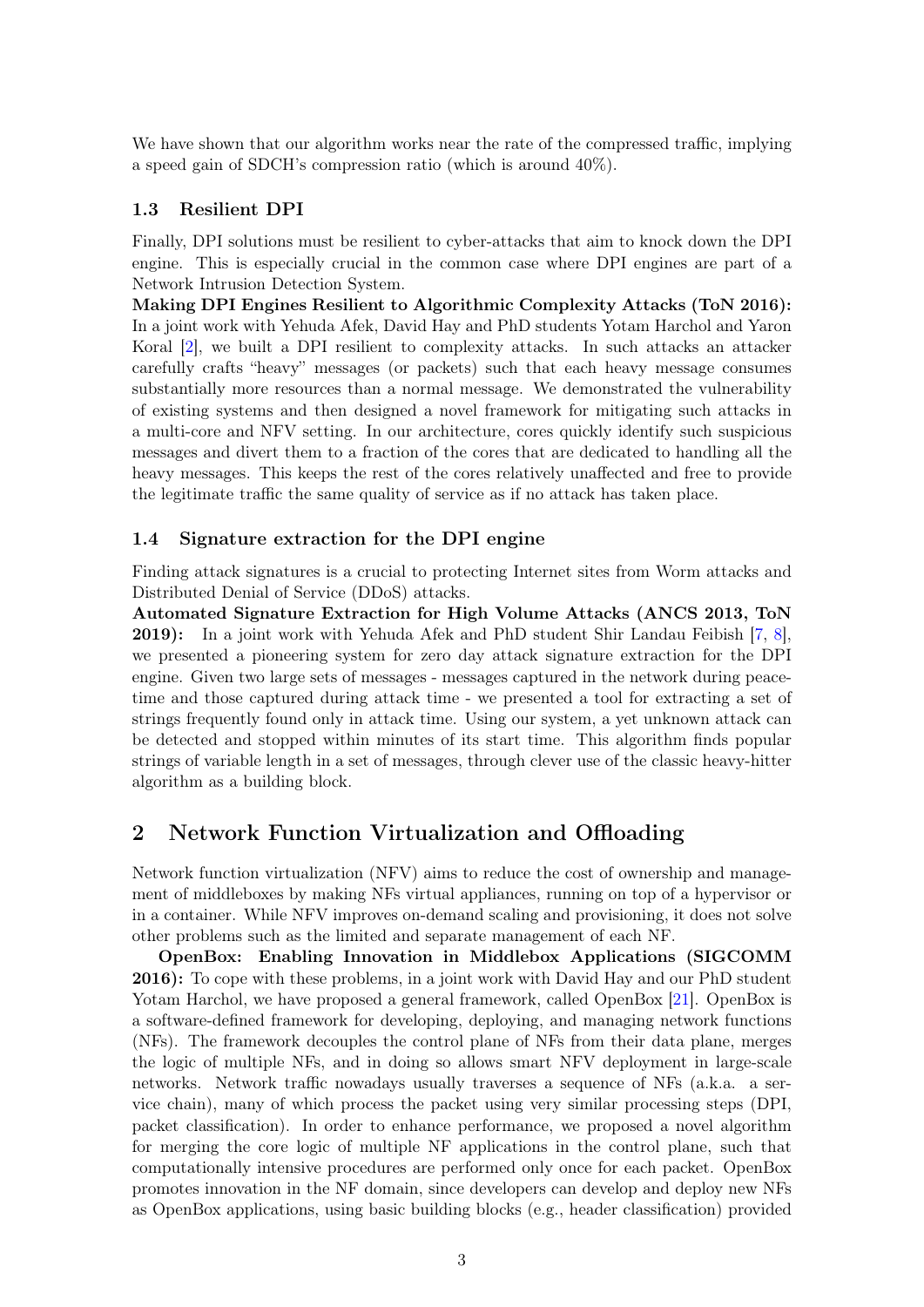by the framework.

Another venue of my research is network function offloading to SDN switches. Before the SDN revolution, there was no vendor agnostic API to the routers and switches. In SDN, the switches can be controlled using a standard protocol, commonly the Openflow protocol. The new SDN paradigm opens the door to innovative solutions that are formally required to reside in the middleboxes (or in the network function) and which can now be offloaded to the SDN switches and routers, thus reducing CAPEX and network complexity and improving performance. In my research, I work on the following challenges:

Detecting Heavy Flows in the SDN Match and Action Model (Computer Networks 2018): In a joint work with Yehuda Afek and PhD students Liron Schiff and Shir Landau-Feisbish [\[1\]](#page-7-0), we proposed efficient algorithms and techniques to detect and identify large flows in a high throughput traffic stream in the SDN match-and-action model. Our large flow detection methods provide high accuracy and present a good and practical trade-off between switch-controller traffic, and the number of entries required in the switch flow table. We use different parameters to differentiate between heavy flows, elephant flows, and bulky flows. We present efficient algorithms to detect flows of the different types. Finally, we have shown how our algorithms can be adapted to a distributed monitoring SDN setting with multiple switches, and how they can be easily scaled with the number of monitoring switches.

Efficient Round-Trip Time Monitoring in OpenFlow Networks (INFOCOM 2017): In a joint work with Master's student Alon Atary, we presented efficient RTT measurements in SDN networks [\[13\]](#page-8-5). OpenFlow, the common SDN protocol, does not support RTT monitoring as part of its specification. In this work, we leveraged the ability of OpenFlow to control the routing, and we presented GRAMI, the Granular RTT Monitoring Infrastructure. GRAMI uses active probing from selected vantage points for efficient RTT monitoring of all the links and any round-trip path between any two switches in the network. GRAMI was designed to be resource efficient. It requires only four flow entries installed on every switch in order to enable RTT monitoring of all the links. Moreover, GRAMI uses a minimal number of probe packets and does not require controller involvement during online RTT monitoring.

Network Anti-Spoofing with SDN Data plane (INFOCOM 2017): In a joint work with Yehuda Afek and Master's student Lior Shafir, we proposed network antispoofing [\[11\]](#page-8-6). Traditional DDoS anti-spoofing scrubbers require dedicated middleboxes, thus adding CAPEX, latency and complexity in the network. In this work we showed that the current SDN match-and-action model is rich enough to implement a collection of anti-spoofing methods. We also developed and advanced methods for dynamic resource sharing to distribute the required mitigation resources over a network of switches. None of the earlier attempts to implement anti-spoofing in SDN directly exploited the match-andaction power of the data switch plane. Our solution requires a number of flow-table rules and switch-controller messages proportional to the legitimate traffic.

Load Balancing Memcached Traffic Using Software Defined Networking (Networking 2017): In a joint work with David Hay, Liron Schiff and Master's student Idan Moyal, we proposed load balancing memcached traffic in SDN [\[27\]](#page-9-6). Memcached is an in-memory key-value distributed caching solution, commonly used by web servers for fast content delivery. Keys with their values are distributed between Memcached servers using a consistent hashing technique, resulting in an even distribution (of keys) among the servers. However, as a small number of keys are significantly more popular than others (a.k.a. hot keys), even distribution of keys may cause a significantly different request load on the Memcached servers, which, in turn, causes substantial performance degradation. In a nutshell, our suggested solution, MBalancer, runs as an SDN application and dupli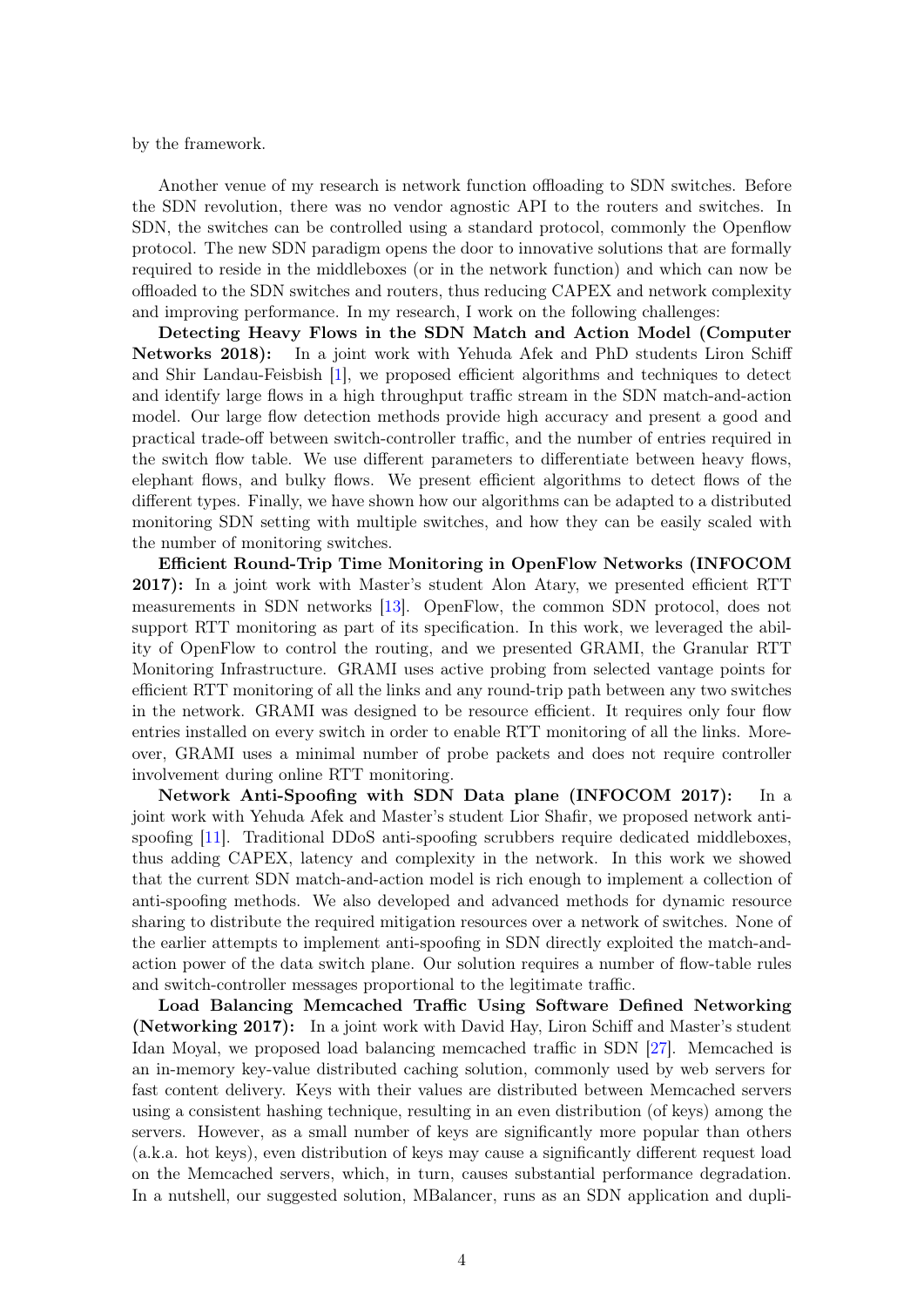cates the hot keys to many (or all) Memcached servers. The SDN controller updates the forwarding tables of the SDN switches and uses SDN ready-made load balancing capabilities. MBalancer offloads requests from bottleneck Memcached servers, and our experiments show that it achieves significant throughput boost and latency reduction.

ORange: Multi-field Openflow-based range classifier (ANCS 2015): In a joint work with Yehuda Afek and PhD student Liron Schiff, we presented the multi-field openFlow based Range classifier [\[31\]](#page-9-7). Configuring range based packet classification rules in network switches is crucial to all network core functionalities, including firewalls and routing. However, OpenFlow, the leading management protocol for SDN switches, lacks the interface to configure range rules directly and only provides mask based rules. In this work we presented ORange, the first solution to multi-dimensional range classification in OpenFlow. Our solution is based on paradigms used in state of the art non-OpenFlow classifiers and is designed in a modular fashion, allowing future extensions and improvements. We considered switch space utilization as well as atomic update functionality, and in the network context we provided flow consistency even if flows change their entrance point to the network during policy updates, a property we term cross-entrance consistency

# 3 Accelerating Algorithms Using TCAM

Ternary content addressable memories (TCAMs) have become highly popular in networking equipment and network processing units. TCAMs are used for high-speed IP lookup and packet classification in switches and routers. Software defined networking (SDN) schemes such as OpenFlow rely on TCAM as the main hardware for their data path. TCAM enables parallel matching of keys against multiple ternary entries. I use this unique memory in order to enhance the performance of traditional computer science problems:

Encoding Short Ranges in TCAM Without Expansion: Efficient Algorithm and Applications (ToN 2018): In a joint work with David Hay, Toky Hel-Or, and PhD student Yotam Harchol, we presented a method for encoding short ranges in TCAM without expansion [\[23\]](#page-9-8). Efficient expression of ranges rules is difficult in TCAM. Over the last decade, extensive research has been conducted on range encoding in TCAM but all the proposed methods require that a range be encoded using several TCAM entries (e.g., row expansion). In this work our novel encoding scheme does not impose row expansion, and uses bits proportionally to the maximal range length.

In addition, we have shown how the same technique could be used to efficiently solve other hard problems, such as the nearest-neighbor search problem and its variants [\[22\]](#page-9-9). Similarity search, and specifically nearest-neighbor search (NN), is widely used in many fields of computer science such as machine learning, computer vision and databases. However, in many settings such searches are known to suffer from the notorious curse of dimensionality, where running time grows exponentially with d. We devised a novel algorithm and encoding that finds a  $2\n\sqrt{d}$ -approximation of this problem and requires only a single TCAM lookup, regardless of the size of the problem (as long as our encoded problem fits in memory). Our nearest neighbor implementation on a TCAM device provides search rates that are up to four orders of magnitude higher than previous best prior-art solution.

Recursive Design of Hardware Priority Queues (Computer Networks 2014): In a joint work with Yehuda Afek and PhD student Liron Schiff, we presented hardware priority queues [\[10\]](#page-8-7). We showed how TCAMs can be used to implement priority queues, which are primarily used for scheduling (e.g., within routers or operating systems). Our TCAM implementation requires a small amount of memory and achieves excellent throughput of 100 Gb/s, using TCAM hardware available today. On the theoretical side, our priority queue implementation can be used to sort elements in linear time.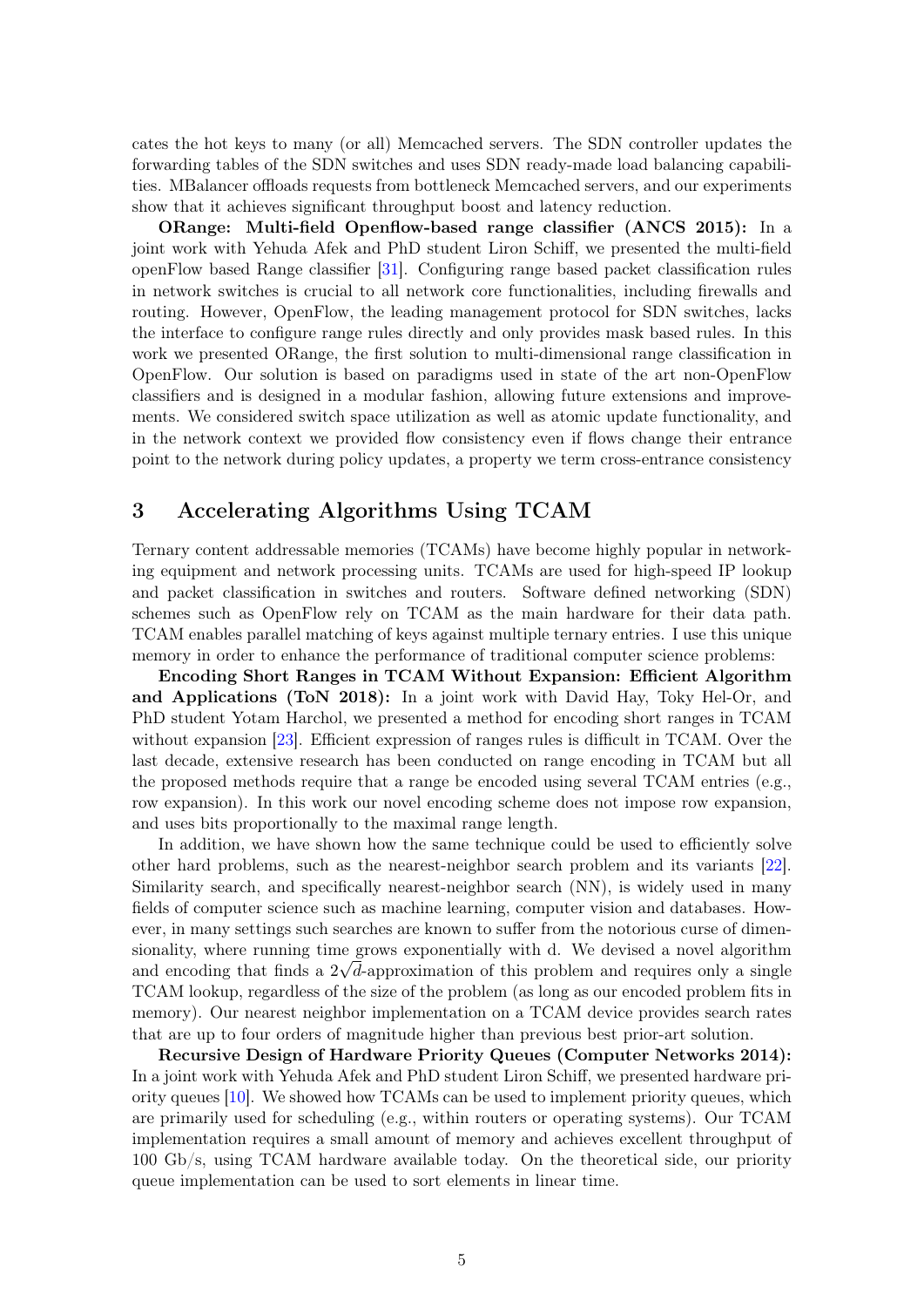## 4 Distributed Denial of Service Attacks

DDoS attacks consume the resources of the victim (a server or a network), causing a degradation in performance or even a total failure. I am very interested in the evolution of DDoS attacks, having followed this area from the time I was the chief scientist and co-founder of Riverhead, a company that presented a solution for ISPs to cope with DDoS attacks and was acquired by Cisco in 2014. We are now witnessing DDoS evolution with new types of DDoS attacks. In the early years of DDoS attacks, the attacks were simple high-bandwidth DDoS attacks. That is, these attacks used simple brute force flooding, where the attacker sends as much traffic as possible to consume the network resources, without using any knowledge of the system design. With time, we are witnessing more sophisticated lowbandwidth DDoS attacks that use less traffic and increase their effectiveness by aiming at a weak point in the victim's system design. Such attacks are accomplished by sending traffic that consists of requests that are complicated for the system.

In a series of works together with the Hanoch Levy and PhD student Udi Ben-Porat, we have studied sophisticated DDoS attacks [\[18,](#page-9-10) [17,](#page-8-8) [16\]](#page-8-9).

Vulnerability of Network Mechanisms to Sophisticated DDoS Attacks (ToC 2013) : In [\[17\]](#page-8-8), the objective of our work was to provide fundamental understanding of sophisticated DDoS attacks, with the goal of making future computer/network designs resilient to them. Our approach is based on a metric that evaluates the vulnerability of a system. We then use our vulnerability metric to evaluate a data structure commonly used in network mechanisms – the Hash table data structure. We show that Closed Hash is much more vulnerable to DDoS attacks than Open Hash, even though the two systems are considered to be equivalent by traditional performance evaluation.

On the Exploitation of CDF based Wireless Scheduling (Computer Networks 2013): In [\[16\]](#page-8-9), we evaluated different scheduling algorithms in wireless networks and showed that a malicious or a selfish user can harm the fairness and throughput of the system.

Not only have the attack types changed over the time, but so have the DDoS mitigation solutions and the protected systems.

DDoS Attack on Cloud Auto-scaling Mechanisms (Infocom 2017): In a joint work with Eli Brosh and Master's student Mor Sides [\[19\]](#page-9-11), we studied the auto-scaling mechanism as an important line of defense against DDoS in the cloud. Using auto-scaling, machines can be added and removed in an on-line manner to respond to fluctuating load. It is commonly believed that the auto-scaling mechanism turns DDoS attacks into Economic Denial of Sustainability (EDoS) attacks. Rather than suffering from performance degradation up to a total denial of service, the victim suffers only from the economic damage incurred by paying for the extra resources required to process the bogus traffic of the attack. In refutation of this belief, we presented and analyzed the Yo-Yo attack, a new attack against the auto-scaling mechanism that can cause significant performance degradation in addition to economic damage. In the Yo-Yo attack, the attacker sends periodic bursts of overload, thus causing the auto-scaling mechanism to oscillate between scale-up and scale-down phases. We have demonstrated the attack on Amazon EC2, and analyzed protection measures the victim can take by reconfiguring the auto-scaling mechanism. Recently, in a joint work with the master's student Ronen Ben David, we investigated the resilience of Kubernetes to a YoYo Attack [\[15\]](#page-8-10). As containerized cloud applications using Kubernetes gain popularity, they are replacing the VM-based architecture of recent years. We present experimental results on the Google Cloud Platform, showing that even though the scale-up time of containers is much lower than VM, Kubernetes is still vulnerable to the YoYo attack because VMs are still involved. Finally, we evaluate ML models that can accurately detect the YoYo attack on a Kubernetes cluster.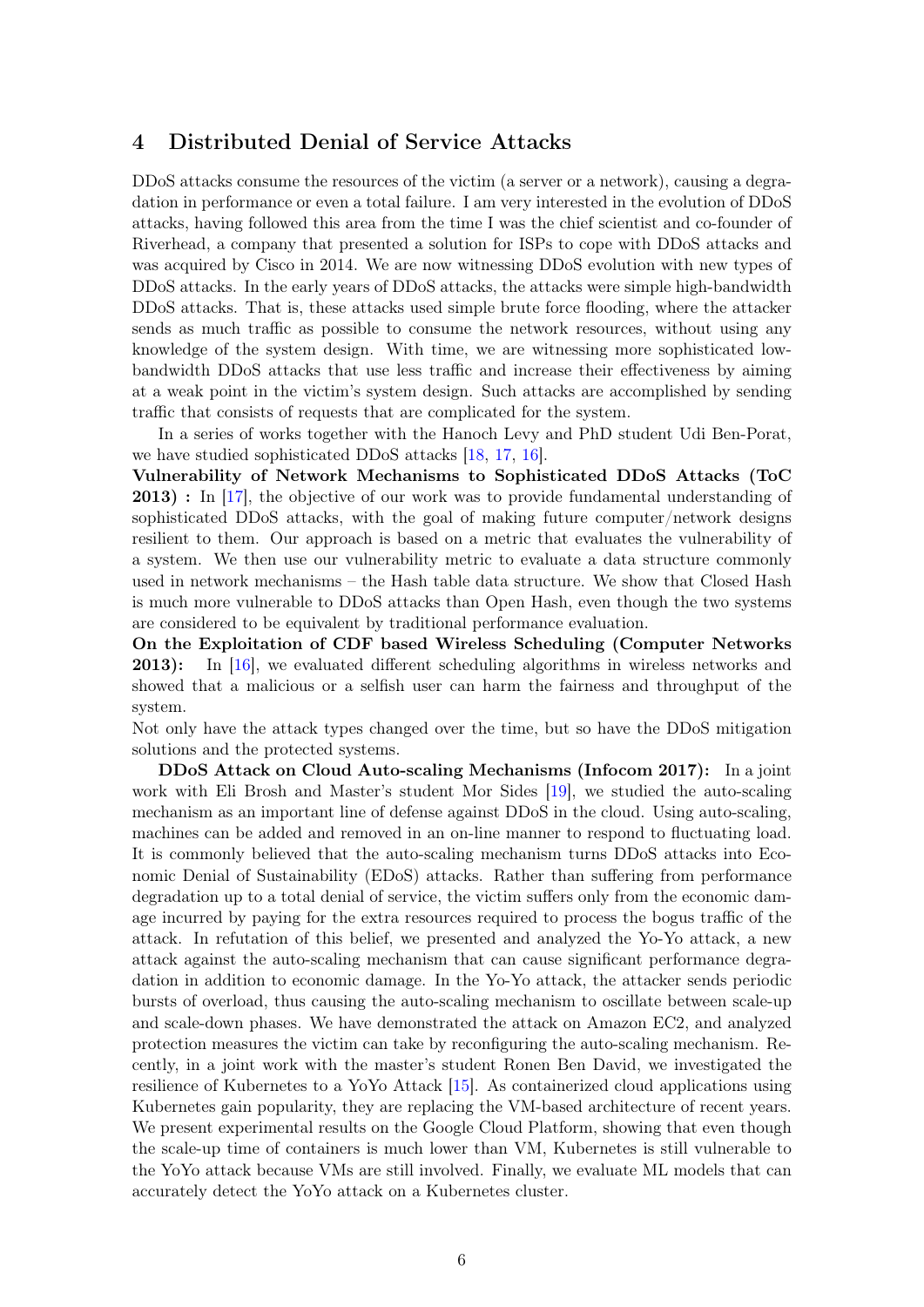#### 4.1 DNS Resilience to DDoS attacks

Domain Name System (DNS) is a huge, critical, and efficient directory system that (1) became a prime target for new and old fashioned cyber attacks, and (2) is being utilized for additional new applications, not all of which are expected or good. For example, one Distributed Denial of Service (DDoS) attack, known as the Mirai attack, occurred on October 2016. It was sourced from nearly a million IoT devices with a peak of 1.2 Tbps and took down the DYN DNS servers, which in turn made many services such as Netflix and Spotify inaccessible. Unintended and unexpected uses of the DNS system include: key value store, which in turn is used for file verification where the hash of a file is stored as a non-routable IP address; a mechanism for members of a botnet to rendezvous with their hidden command and control (CC) server; and load balancing, which is a good use. A key motivation behind my research is the realization that the additional and unintended new applications of the DNS system affect its vulnerability. First, they make the system more vulnerable and second, they make the mitigation of some attacks harder. In my research, I analyze and model the DNS system with all its recent new uses and mechanisms to understand its bottlenecks and weak points. I focus on fortifying and improving critical components to strengthen and possibly remove the weak points. Finally, I suggest mechanisms to detect and mitigate attacks on the DNS system and protect it from harmful abuses. In a series of works [\[32,](#page-10-0) [9,](#page-8-11) [1,](#page-7-0) [12\]](#page-8-12), I study the DNS and sophisticated DDoS attacks on DNS.

Mitigating DNS Random Subdomain DDoS Attacks by Distinct Heavy Hitters Sketches ( HotWebs 2017): In a joint work with Prof. Yehuda Afek, Edith Cohen, and PhD student Shir Landau-Feibish, we studied a sophisticated attack on the Domain Name System (System): the Random Subdomain DDoS Attack [\[1\]](#page-7-0). In these attacks, many queries are sent to a single or several victim domains, yet they include highly varying non-existent subdomains generated randomly. (The recent Mirai attack on DYN is one example.) This attack harms the caching mechanism of the DNS. We designed and implemented novel and efficient algorithms for distinct heavy hitters (dHH). Our algorithms are superior to previous designs in both the asymptotic (theoretical) sense and practically. We used these algorithms to build and implement a system for the detection and mitigation of Random Subdomain DDoS attacks.

### NXNSAttack: Recursive DNS Inefficiencies and Vulnerabilities ( USENIX 2020):

In a joint work with Prof. Yehuda Afek and the student Lior Shafir, we exposed a new vulnerability and introduced a corresponding attack, the NoneXistent Name Server Attack (NXNSAttack) that disrupts and can paralyze the DNS system [\[12\]](#page-8-12). The NXN-SAttack generates a storm of packets between DNS resolvers and DNS authoritative name servers. The storm is produced by the response of resolvers to unrestricted referral response messages of authoritative name servers. The attack is significantly more destructive than NXDomain attacks (e.g., the Mirai attack): i) It reaches an amplification factor of more than 1620x on the number of packets exchanged by the recursive resolver. ii) In addition to the negative cache, the attack also saturates the 'NS' section of the resolver caches. To mitigate the attack's impact, we proposed an enhancement to the recursive resolver algorithm,  $MaxFetch(k)$ , which prevents unnecessary proactive fetches. We implemented the MaxFetch(1) mitigation enhancement on a BIND resolver and tested it on real-world DNS query datasets.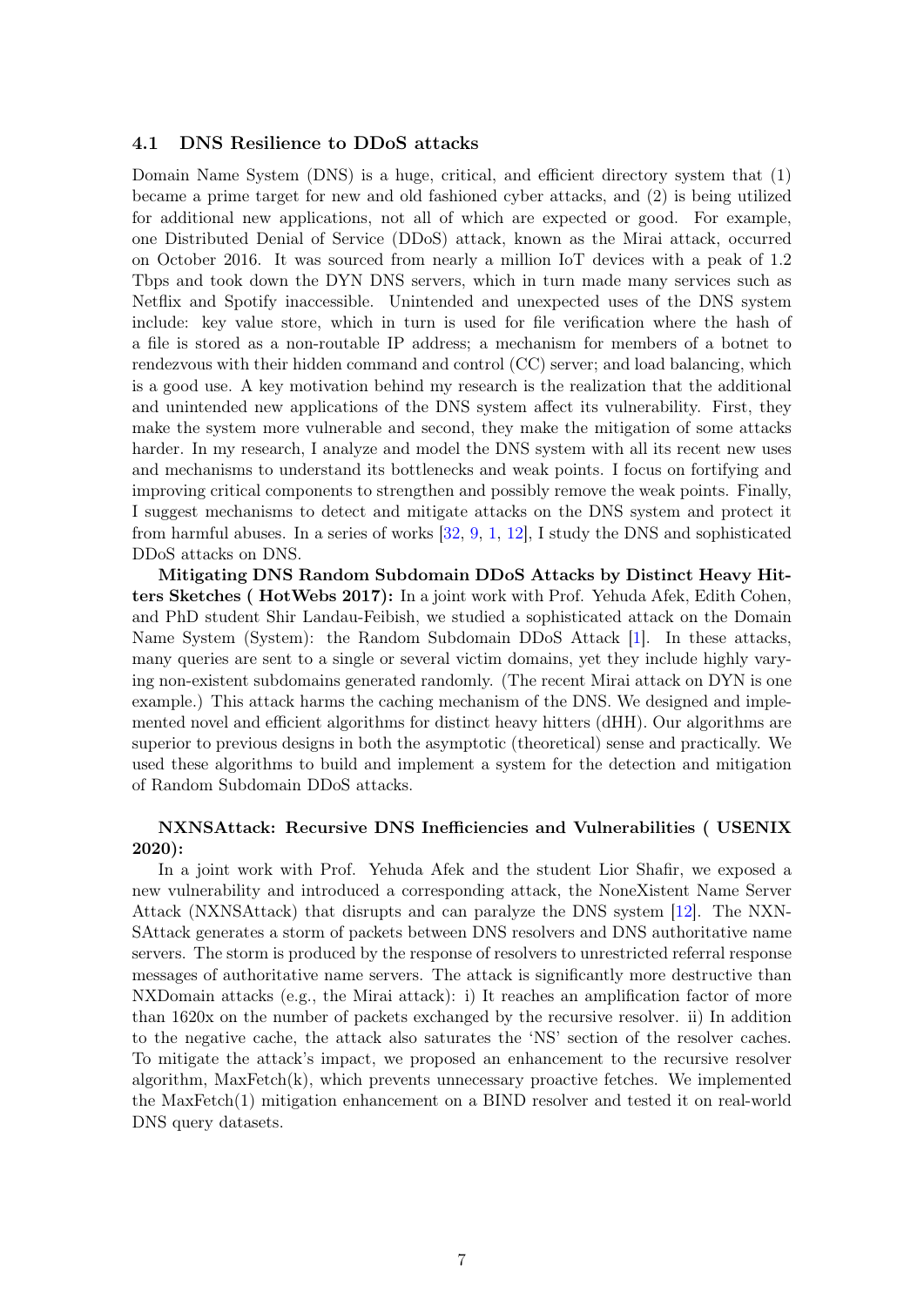### 5 Internet of Things

I focus on solutions at the network level for IoT security problems, such as designing a network function that can protect the IoT. This is especially critical since IoT devices themselves are too weak in terms of CPU and memory to run security solutions and protect themselves. The Manufacturer Usage Description (MUD) is an IETF white-list protection scheme that formalizes the authorized network behavior in a MUD file; this MUD file can then be used as a type of firewall mechanism.

#### NFV-based IoT Security for Home Networks using MUD (NOMS 2020)

In a joint work with Prof. David Hay and Prof. Yehuda Afek, and several students [\[3,](#page-8-13) [4\]](#page-8-14) we presented a new scalable ISP level system architecture to secure and protect all IoT devices in a large number of homes. The system is based on white-listing, as in the Manufacturer Usage Description (MUD) framework, and implemented as a VNF. Unlike common MUD suggestions that place the whitelist application at the home/enterprise network, our approach is to place the enforcement upstream at the provider network, combining an NFV (Network Function Virtualization) with router/switching filtering capabilities, e.g., ACLs. The VNF monitors many home networks simultaneously, and therefore, is a highly-scalable managed service solution that provides both the end customers and the ISP with excellent visibility and security for the IoT devices at the customer premises. In [\[5\]](#page-8-15) we enhanced the MUD framework to deal with P2P traffic, while preserving the current MUD specification. Typically, MUD includes a set of legitimate endpoints, specified either by domain names or by IP addresses, along with the legitimate port numbers and protocols. While these descriptions are adequate when IoT devices connect (as clients) to servers (e.g., services in the cloud), they cannot adequately describe the cases where IoT devices act as servers to which endpoints connect (i.e., P2P traffic).

#### IoT or NoT: Identifying IoT Devices in a Short Time Scale (NOMS 2020):

Whenever a new device connects to the network, it must be quickly managed and secured using the relevant security mechanism or QoS policy. Thus, a key challenge is to distinguish between IoT and NoT devices in a matter of minutes. Unfortunately, there is no clear indication whether a device in a network is an IoT. In [\[28\]](#page-9-12), a joint work with Prof. Zohar Yakhini and the master's student Haim levy, we proposed different classifiers that identify a device as IoT or non-IoT, in a short time scale and with high accuracy. Our classifiers were constructed using machine learning techniques on a seen (training) dataset and were tested on an unseen (test) dataset. They successfully classified devices that were not in the seen dataset with an accuracy above 95%.

### One MUD to Rule Them All: IoT Location Impact (NOMS 2022):

Analyzing the network behavior of IoT devices, including which domains, protocols, and ports the device communicates with, is a fundamental challenge for IoT security and identification. Solutions that analyze and manage these areas must be able to learn what constitutes normal device behavior and then extract rules and features to permit only legitimate behavior or identify the device. In a recent work [\[29\]](#page-9-13), we demonstrated that learning what is normal behavior for an IoT device is more challenging than expected. In many cases, the same IoT device, with the same firmware, can exhibit different behavior or connect to different domains with different protocols, depending on the device's geographical location. We present a technique to generalize MUD files. By processing MUD files that originate in different locations, we can generalize and create a comprehensive MUD file that is applicable for all locations.

### References

<span id="page-7-0"></span>[1] Afek, Y., Bremler-Barr, A., Feibish, S. L., and Schiff, L. Detecting heavy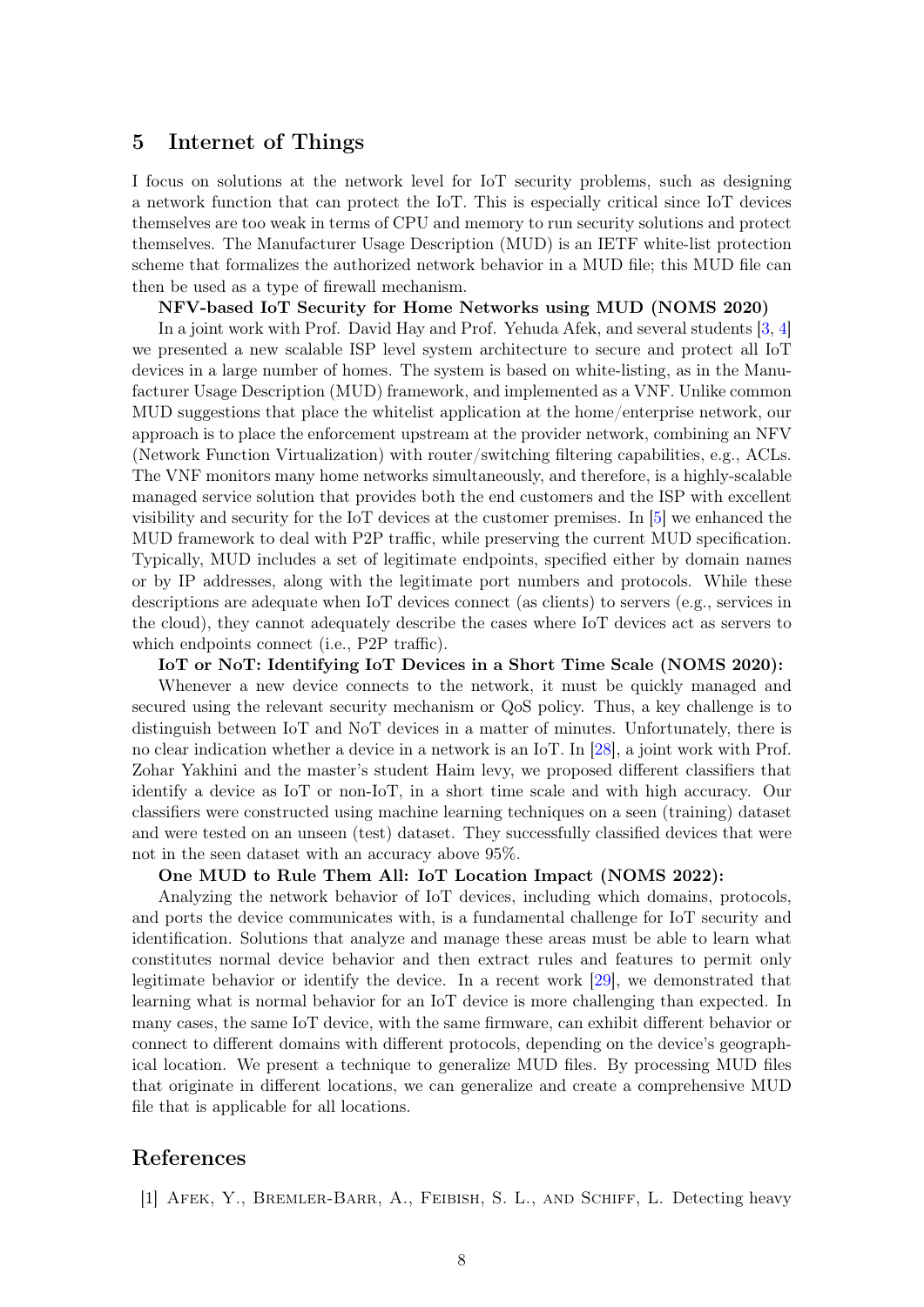flows in the sdn match and action model. Computer Networks 136 (2018), 1-12.

- <span id="page-8-2"></span>[2] Afek, Y., Bremler-Barr, A., Harchol, Y., Hay, D., and Koral, Y. Making dpi engines resilient to algorithmic complexity attacks. IEEE/ACM Transactions on Networking 24, 6 (2016), 3262–3275.
- <span id="page-8-13"></span>[3] Afek, Y., Bremler-Barr, A., Hay, D., Goldschmidt, R., Shafir, L., Avraham, G., and Shalev, A. Nfv-based iot security for home networks using mud. In IEEE/IFIP Network Operations and Management Symposium (2020), IEEE Press.
- <span id="page-8-14"></span>[4] AFEK, Y., BREMLER-BARR, A., HAY, D., SHAFIR, L., AND ZHAIKA, I. Demo: Nfvbased iot security at the isp level. In IEEE/IFIP Network Operations and Management Symposium (2020), IEEE, pp. 1–2.
- <span id="page-8-15"></span>[5] Afek, Y., Bremler-Barr, A., Hay, D., and Shalev, A. Mudirect: Protecting p2p iot devices with mud. In IEEE iThings  $(2021)$ .
- <span id="page-8-0"></span>[6] Afek, Y., Bremler-Barr, A., and Koral, Y. Space efficient deep packet inspection of compressed web traffic. Computer Communications 35, 7 (2012), 810–819.
- <span id="page-8-3"></span>[7] Afek, Y., Bremler-Barr, A., and Landau Feibish, S. Automated signature extraction for high volume attacks. In Proceedings of the ninth ACM/IEEE Symposium on Architectures for Networking and Communications Systems (2013), pp. 147–156.
- <span id="page-8-4"></span>[8] Afek, Y., Bremler-Barr, A., and Landau Feibish, S. Automated signature extraction for high volume attacks, 2019.
- <span id="page-8-11"></span>[9] Afek, Y., Bremler-Barr, A., and Peleg, N. Poster: Measuring open resolvers negative caching. In ACM Internet Measurement Conference (2021).
- <span id="page-8-7"></span>[10] AFEK, Y., BREMLER-BARR, A., AND SCHIFF, L. Recursive design of hardware priority queues. Computer Networks 66 (2014), 52–67.
- <span id="page-8-6"></span>[11] Afek, Y., Bremler-Barr, A., and Shafir, L. Network anti-spoofing with sdn data plane. In INFOCOM 2017-IEEE Conference on Computer Communications, IEEE (2017), IEEE, pp. 1–9.
- <span id="page-8-12"></span>[12] Afek, Y., Bremler-Barr, A., and Shafir, L. {NXNSAttack}: Recursive {DNS} inefficiencies and vulnerabilities. In 29th USENIX Security Symposium (USENIX Security 20) (2020), pp. 631–648.
- <span id="page-8-5"></span>[13] Atary, A., and Bremler-Barr, A. Efficient round-trip time monitoring in openflow networks. In INFOCOM 2016-The 35th Annual IEEE International Conference on Computer Communications (2016), pp. 1–9.
- <span id="page-8-1"></span>[14] Becchi, M., Bremler-Barr, A., Hay, D., Kochba, O., and Koral, Y. Accelerating regular expression matching over compressed http. In INFOCOM 2015 IEEE Conference on (2015), pp. 540–548.
- <span id="page-8-10"></span>[15] Ben David, R., and Bremler-Barr, A. Kubernetes autoscaling: Yoyo attack vulnerability and mitigation. In CLOSER (2021).
- <span id="page-8-9"></span>[16] Ben-Porat, U., Bremler-Barr, A., and Levy, H. On the exploitation of cdf based wireless scheduling. Computer networks 57, 10 (2013), 2193–2205.
- <span id="page-8-8"></span>[17] Ben-Porat, U., Bremler-Barr, A., and Levy, H. Vulnerability of network mechanisms to sophisticated ddos attacks. IEEE transactions on computers 62, 5 (2013), 1031–1043.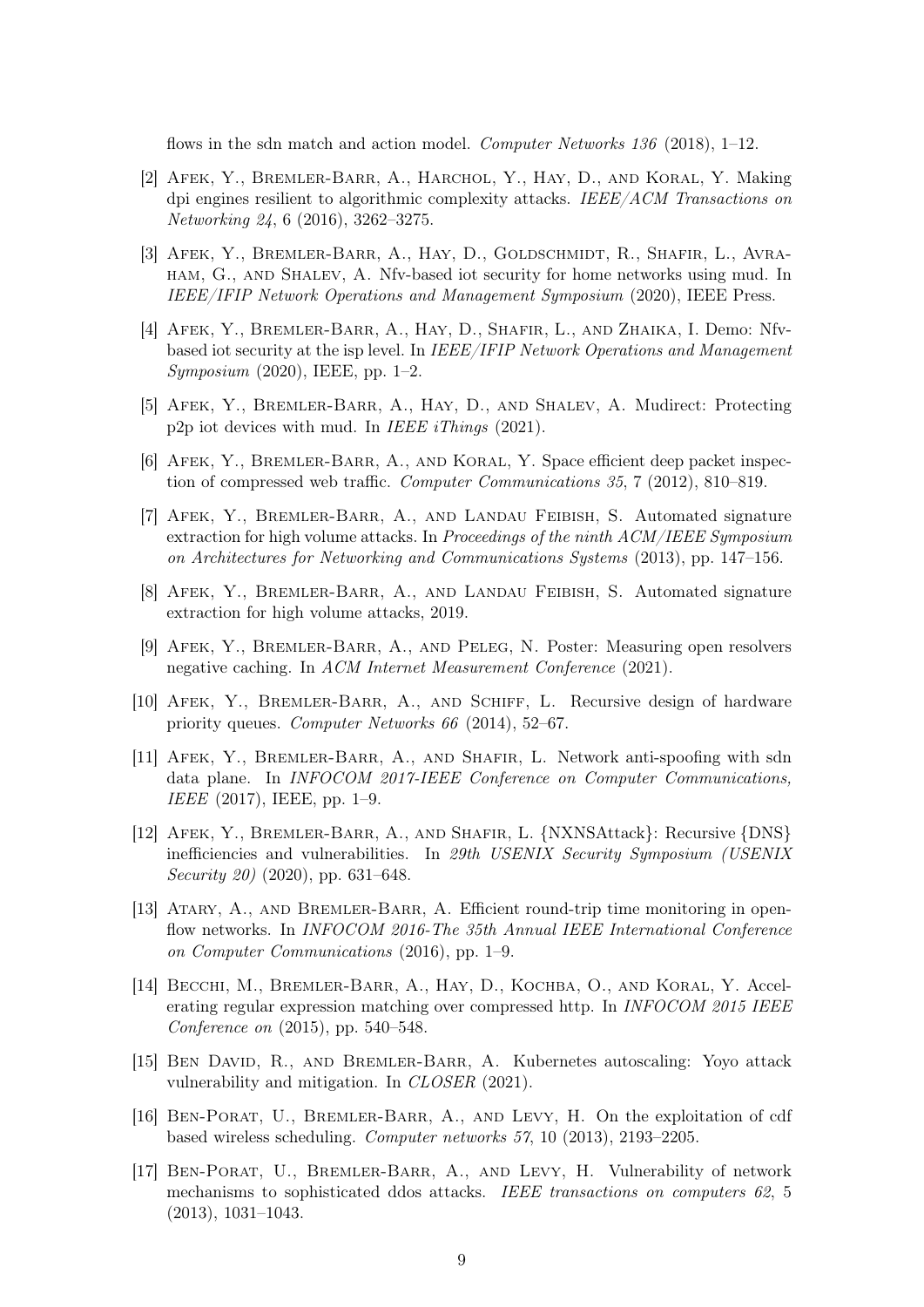- <span id="page-9-10"></span>[18] BEN-PORAT, U., BREMLER-BARR, A., AND LEVY, H. Computer and network performance: graduating from the "age of innocence". Computer networks 66 (2014), 68–81.
- <span id="page-9-11"></span>[19] BREMLER-BARR, A., BROSH, E., AND SIDES, M. Ddos attack on cloud auto-scaling mechanisms. In INFOCOM 2017-IEEE Conference on Computer Communications, IEEE (2017), IEEE, pp. 1–9.
- <span id="page-9-4"></span>[20] BREMLER-BARR, A., DAVID, S. T., HAY, D., AND KORAL, Y. Decompression-free inspection: Dpi for shared dictionary compression over http. In INFOCOM, 2012 Proceedings IEEE (2012), IEEE, pp. 1987–1995.
- <span id="page-9-5"></span>[21] Bremler-Barr, A., Harchol, Y., and Hay, D. Openbox: a software-defined framework for developing, deploying, and managing network functions. In Proceedings of the 2016 ACM SIGCOMM Conference (2016), pp. 511–524.
- <span id="page-9-9"></span>[22] Bremler-Barr, A., Harchol, Y., Hay, D., and Hel-Or, Y. Ultra-fast similarity search using ternary content addressable memory. In *Proceedings of the 11th* International Workshop on Data Management on New Hardware (2015), ACM, p. 12.
- <span id="page-9-8"></span>[23] BREMLER-BARR, A., HARCHOL, Y., HAY, D., AND HEL-OR, Y. Encoding short ranges in tcam without expansion: Efficient algorithm and applications. IEEE/ACM Transactions on Networking 26, 2 (2018), 835–850.
- <span id="page-9-1"></span>[24] Bremler-Barr, A., Harchol, Y., Hay, D., and Koral, Y. Deep packet inspection as a service. In Proceedings of the 10th ACM International Conference on Emerging Networking Experiments and Technologies (CoNext) (2014), pp. 271–282.
- <span id="page-9-3"></span>[25] Bremler-Barr, A., Hay, D., Hendler, D., and Roth, R. M. Efficient detection of errors in associative memory, Nov. 11 2014. US Patent 8,887,026.
- <span id="page-9-0"></span>[26] Bremler-Barr, A., Hay, D., and Koral, Y. Compactdfa: Scalable pattern matching using longest prefix match solutions. IEEE/Acm Transactions On Networking 22, 2 (2014), 415–428.
- <span id="page-9-6"></span>[27] Bremler-Barr, A., Hay, D., Moyal, I., and Schiff, L. Load balancing memcached traffic using software defined networking. In IFIP Networking Conference (IFIP Networking) and Workshops, 2017 (2017), IEEE, pp. 1–9.
- <span id="page-9-12"></span>[28] Bremler-Barr, A., Levy, H., and Yakhini, Z. Iot or not: Identifying iot devices in a short time scale. In IEEE/IFIP Network Operations and Management Symposium (2020), IEEE, pp. 1–9.
- <span id="page-9-13"></span>[29] Bremler-Barr, A., Meyuhas, B., and Shister, R. One mud to rule them all: Iot location impact. In IEEE/IFIP Network Operations and Management Symposium (2022), IEEE.
- <span id="page-9-2"></span>[30] BREMLER-BARR, A., TZUR-DAVID, S., HARCHOL, Y., AND HAY, D. Leveraging traffic repetitions for high-speed deep packet inspection. In INFOCOM (2015), pp. 2578–2586.
- <span id="page-9-7"></span>[31] Schiff, L., Afek, Y., and Bremler-Barr, A. Orange: multi field openflow based range classifier. In Proceedings of the Eleventh ACM/IEEE Symposium on Architectures for networking and communications systems (2015), IEEE Computer Society, pp. 63–73.